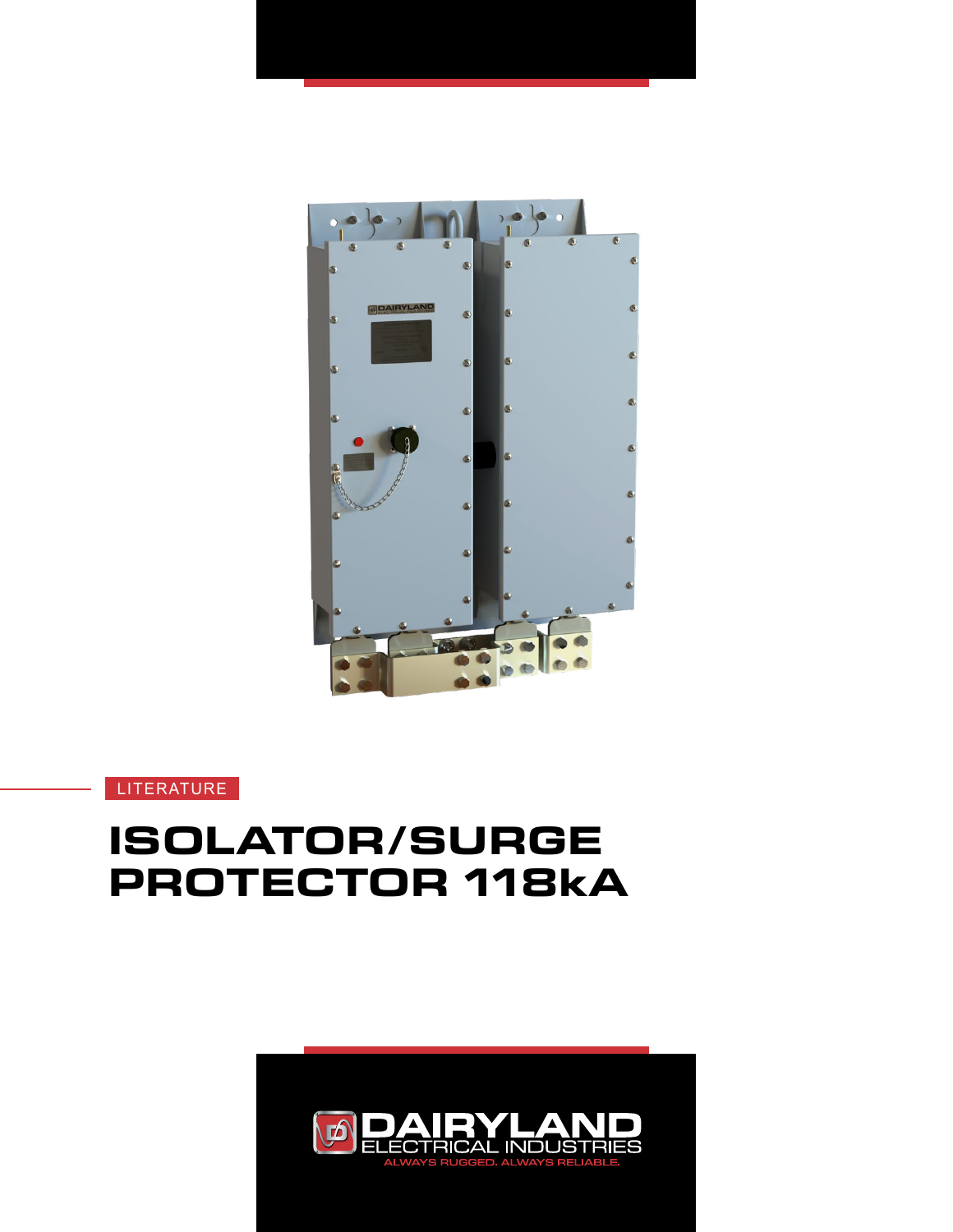## **BACKGROUND**

*This addendum to "The Isolator/Surge Protector" describes the operation of the ISP in greater detail. It is assumed that the reader has already read the ISP Introduction for a general discussion of the features and characteristics.*

To reiterate some of the ISP introduction material, the ISP blocks the flow of DC current and readily conducts AC current as long as the absolute value of the voltage across its terminals is less than a preselected voltage threshold level (12.5 or 20 volts) and the steady-state AC current is also within its rating. If either of these conditions are exceeded, the ISP momentarily transitions from its "blocking DC/conducting AC" mode to a virtual short circuit to both AC and DC. This transition is accomplished within 1 to 4 microseconds by the logic-controlled circuit turning ON thyristor T1 or T2 (depending on polarity). This protects the DC blocking/AC by-pass capacitor from failure due to excessive current. It also provides over-voltage protection between the two points to which the ISP is connected. Reference Figure 1 for a simplified diagram of the ISP showing all key circuit elements.



# **DURING DC CONDITIONS**

The ISP appears as an open circuit to any DC voltage up to the 12.5 or 20 volt peak transition level selected. (However, it is recommended that 10 or 17 volts peak be considered the practical DC voltage blocking level because the DC current leakage level increases non-linearly above these levels until the actual transition level is reached.) When the absolute value of voltage across the ISP terminals attempts to exceed the voltage transition level selected, the logic-controlled circuit initiates turn-on of the thyristor T1 or T2, depending on polarity. The cathodic protection source is not usually sufficient to exceed the ISP threshold level, however, an external DC source, such as from a nearby rapid-transit system, can approach these levels of voltage.

See Figure 2. The only current that flows when T1 and T2 are OFF (switch S is open) is the DC leakage current through: (1) the capacitor C, (2) the logic controlled circuit, (3) the thyristors T1 and T2, and (4) the surge protector. The leakage current is nominally 0.25 milliamperes per volt or less, and is illustrated in Figure 3. Cathodic isolation is maintained through 10 volts DC when the 12.5 volt threshold level is selected, and through 17 volts when the 20 volt threshold level is selected.



*Figure 1: Isolator/Surge Protector Circuit Figure 2: Simplified Isolator/Surge Protector*

Whenever the DC voltage exceeds the voltage transition level selected, cathodic isolation is then interrupted until the transient condition which caused the ISP to transition to its shorted mode is past – after which the logic-controlled circuit assures that the ISP reverts to its "normal" mode of blocking DC/conducting AC. If the DC voltage remains above the voltage threshold level, the ISP will alternately transition between its blocking level and shorted mode every several seconds. A flashing red indicator on the cover of the ISP provides a visual indication when the voltage applied to the ISP is above its voltage threshold level (i.e., above the "B" code rating).

If the ISP was triggered into its ON mode by a DC voltage only, the subsequent voltage across the ISP terminals would be dictated solely by the impedance of the ON thyristor and the DC current available, a value that would typically be in the several volt range at most, even if hundreds of amperes of DC current were available.

## **DURING AC CONDITIONS**

When an AC voltage is applied to the ISP, the current path is through the inductor L and capacitor C, for currents up to the steady-state AC current rating selected. Reference Figure 4.

**DAIRYLAND ELECTRICAL INDUSTRIES | 608.877.9900 | DAIRYLAND.COM**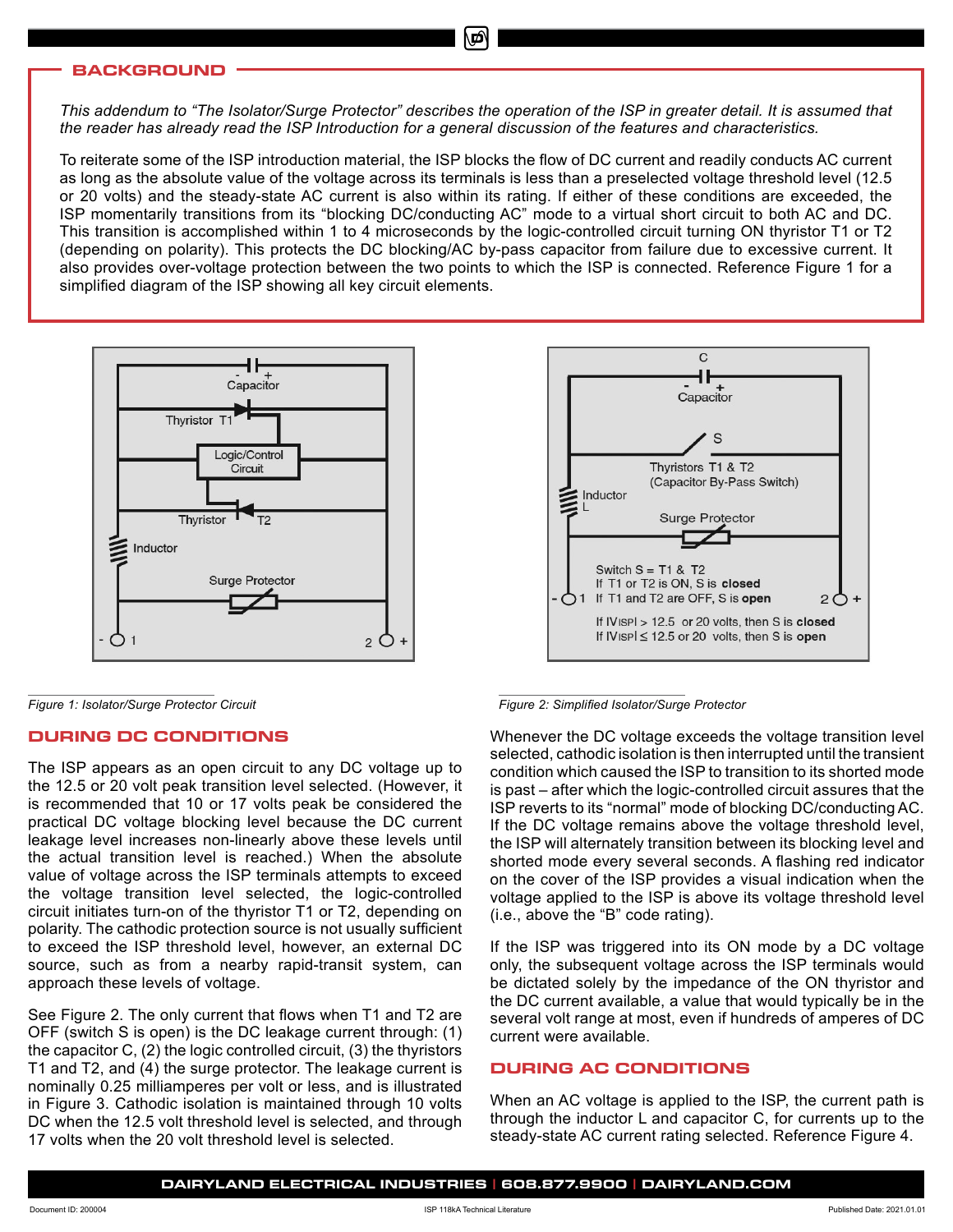

If the AC current exceeds the steady-state current rating, the logic-controlled circuit causes the ISP to transition to its "shorted" mode and capacitor C is discharged through closed switch S. If this were allowed to continue, capacitor C would be charged and discharged 120 times per second at 60 Hz, or 100 times per second at 50 Hz. If precautions were not taken, the resulting internal discharge current, which also flows through the equivalent series resistance of the capacitor, would cause excessive heating and failure of the capacitor. To prevent damage to the capacitor when the steady-state AC current is above rating, the logic-controlled circuit initiates a secondary triggering period of several seconds in duration, during which the thyristors (also known as SCRs or Silicon Controlled Rectifiers) are triggered ON at a very low voltage level. The power dissipation within the capacitor, which varies with the square of the voltage to which the capacitor is charged, is thereby reduced to a very low level, thus preventing failure of the capacitor.

During over-current conditions, the ISP is protected against failure at current significantly above its steady-state AC current rating, but it is not blocking DC. Any time the ISP is being operated above its steady-state AC current rating or the DC voltage is above the switching threshold level, a red indicator mounted on the cover of the ISP will flash intermittently as a warning. (This indicator is provided with the non-submersible enclosure only.)

Figure 5 illustrates the predominant current flow path through an ISP when subject to excessive steady-state AC or AC fault current.

The ISP model should be selected so that under the highest steady-state AC current expected it is in its cathodic isolation (OFF) mode (i.e. neither T1 or T2 is in the ON state).

Whenever AC voltage is present (such as induced AC) one must determine the maximum steady-state AC current



*Figure 3: IDC Leakage Current vs. DC Voltage Figure 4: Primary Current Path When Blocking DC/Conducting AC*

available. (This current is the maximum steady-state AC current that would flow through a "short circuit" between the cathodically protected structure and the grounding system for the ISP.) Then a model of the ISP should be selected that will provide cathodic isolation while carrying that value of current. ISP models are available where cathodic isolation will be obtained with steady-state AC current levels up to 90 amperes at 60 Hz or 75 amperes at 50 Hz. When DC voltage is present (particularly excessive stray DC), the steady-state AC current allowed may have to be reduced from these maximum values, as is shown in Figures 3 through 6 in the catalog section, "The Isolator/Surge Protector." If the ISP is triggered ON due to AC, the voltage across the ISP terminals is dictated by the magnitude of the AC current flowing through the impedance of the "ON" thyristor and the voltage developed across an aircore inductor within the ISP. The voltage across the inductor is the dominant factor at high values of fault current.

The voltage due to AC that can be developed between the two points to which an ISP is connected will only be of significance when very high levels of fault current are involved. Figure 6 illustrates the voltage developed across a typical ISP for all values of 60 Hz steady-state and fault current. Similar results would be obtained at 50 Hz.

# **DURING LIGHTNING SURGE CONDITIONS**

Under lightning (or switching transient) surge conditions, where the input current has a very fast rise time, the conduction path through the ISP is different than for AC conditions. (Lightning is characterized by a 8 x 20 microsecond waveform, which takes 8 microseconds to reach crest value and 20 microseconds to decay to one-half of crest value.) See Figure 7 below.

When the ISP is exposed to a lightning surge, the voltage developed across the inductor L instantly rises to a value that places the surge protector (metal oxide varistor) into conduction, enabling the surge protector to carry the bulk of the

Ø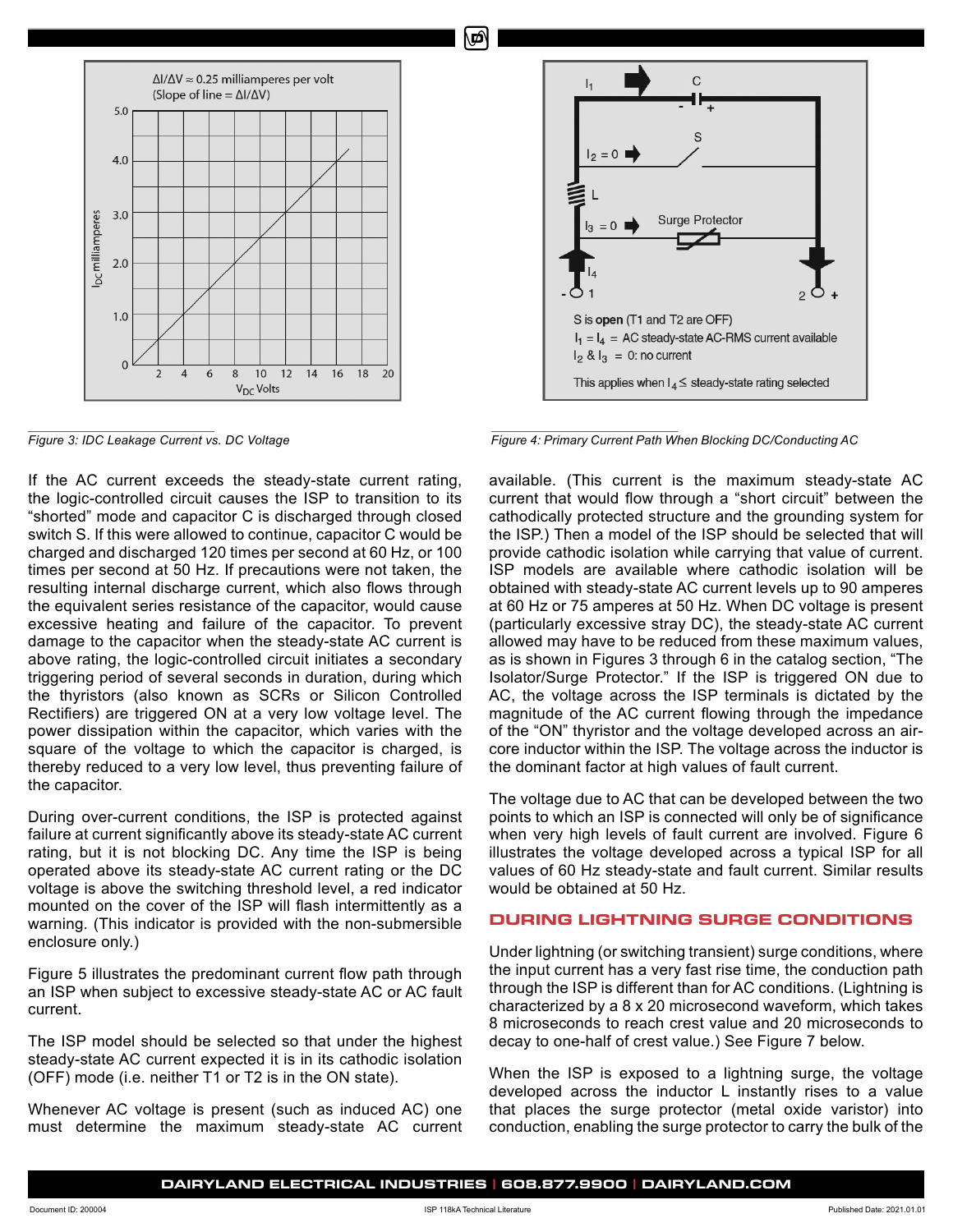

*Figure 5: Primary Current Path Under AC Fault Conditions or Steady-State AC Current Above Rating*

current. Since the peak voltage across the thyristor also rapidly exceeds the threshold level, thyristor T1 or T2 (depending on polarity) is also put into conduction. However, the impedance of the current path through the thyristor is now much higher because the inductor is in series with this path. Whereas the impedance of the inductor was not a significant factor under AC or DC conditions, it is important and necessary under lightning surge current conditions. The impedance of the inductor allows only a small fraction of the surge current through the ISP to be carried by the thyristors, thereby preventing failure of the thyristors due to excessive rate of change of current. Most of the current chooses the lower impedance path through the surge protector.

If the ISP was triggered into its ON or "shorted" mode by lightning (or other similar waveform with a very fast rate of rise of current), the voltage directly across the terminals of the ISP is dictated by the breakdown voltage of the internal metal oxide varistor (MOV), a value in the 300 to 700 volt range depending on the magnitude of lightning surge current available.

The voltage due to lightning that can be developed between the two points to which the ISP is connected is dictated to a much greater extent by lead length than it is by the internal characteristics of the MOV used inside of the ISP for lightning protection. For a lightning surge, leads can develop from 1 to 3 kV per foot (approximately 3 to 10 kV per meter) of lead length due to L di/dt effect. Therefore, if an ISP (or any other protective device, for that matter) were connected with two 1.5 foot (457 mm) leads, the voltage developed between the two connection points could be:  $2 \times 1.5 \times 3000$  V/ft = 9000 volts, solely due to lead inductance. Therefore, it is imperative that the leads be kept as short as possible whenever an ISP is to be used to provide lightning over-voltage protection between the two points to which the leads are connected.



*Figure 6: Voltage Across ISP Terminals vs. AC Current (Steady-State and Fault Current) Shown: ISP with D code = 60, B Code = 12.5*

A key factor regarding the ISP is that it is strictly a current-rated device. Under abnormal system conditions (e.g., AC power fault or lightning surge) where an external source may attempt to impose a high voltage across the device, it instantly reverts to its short circuit mode; therefore, it never has to withstand high voltages. For this reason, the ISP has only current ratings.

# **THE LOGIC-CONTROLLED CIRCUIT**

The most important part of the ISP is the logic-controlled circuit. This circuit determines exactly when the high current capacity thyristors should be turned "on," and following the transient event, it assures that the ISP is transitioned back to its normal mode of blocking DC/conducting AC. This assures that the thyristors can not be permanently stuck in an ON condition by the cathodic protection voltage source or an external DC voltage source. The logic-controlled circuit, as with the entire ISP, is autonomous and does not require an auxiliary source of electrical power. It captures and stores the necessary power from any event that causes the voltage across, or the current through, the ISP terminals to reach the threshold level. Power is stored for a sufficient period of time for the logic-controlled circuit to deal with any foreseeable event.

Thyristors, when turned ON, remain ON until the current decreases below the "minimum holding current," a value typically a fraction of an ampere. Therefore, the DC source used for cathodic protection (or an external stray DC source) could keep a thyristor in the ON state indefinitely if precautions were not taken to prevent this; hence one main reason for the logic-controlled circuit.

Another key function of the logic-controlled circuit is to assure that after the ISP is forced back to its "normal" or OFF mode following a transient, that it in fact remains in this mode. Any

Ø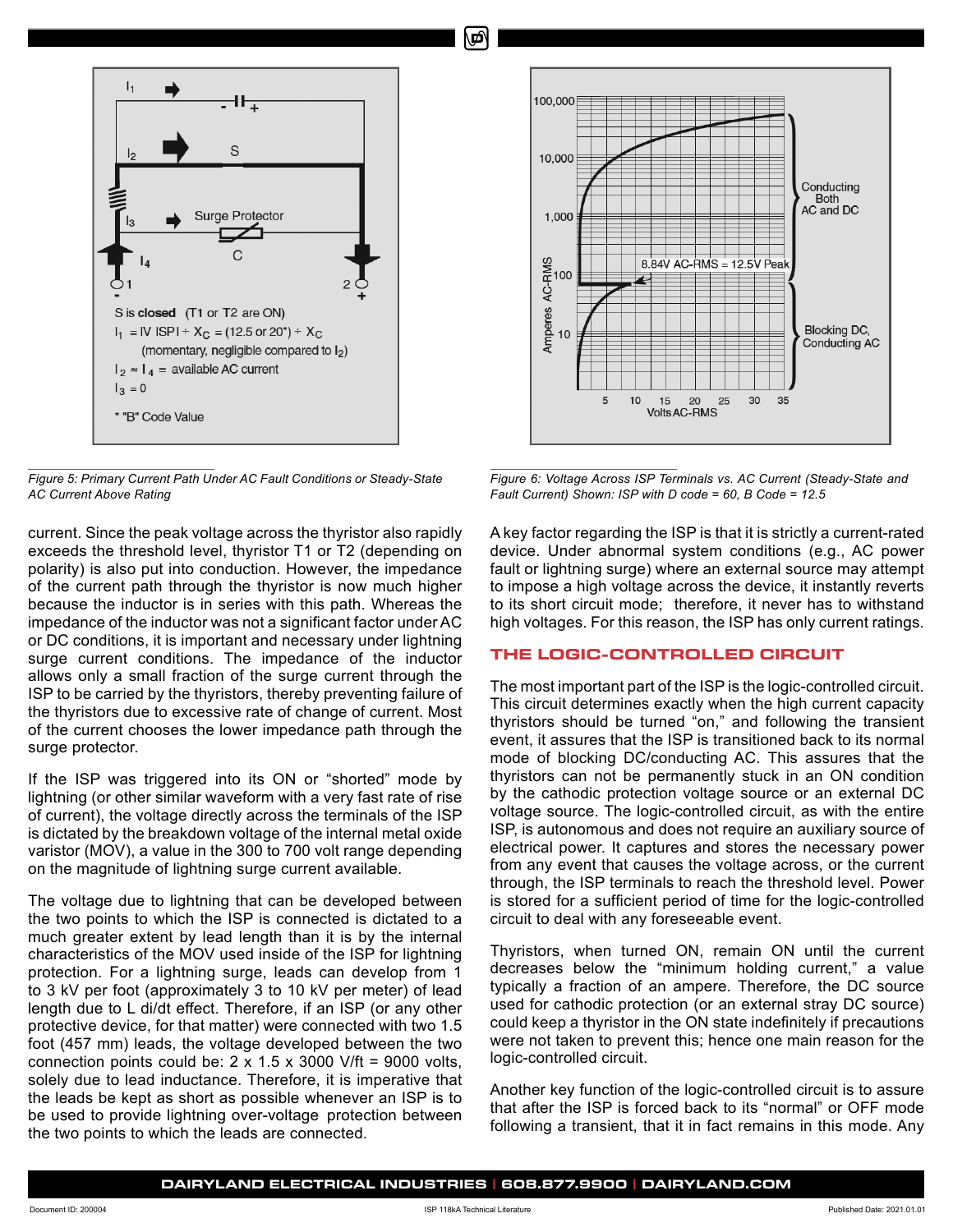DC circuit with inductance is susceptible to a "pumped up" voltage across its terminals when current flow from the circuit is interrupted. This is due to energy stored in the inductance between the ISP and the external DC voltage source. This stored inductive energy can generate a voltage across the ISP terminals many times its normal steady-state DC value, which could re-trigger the ISP into conduction.

The logic-controlled circuit includes a sub-circuit which provides a means for dissipating the stored inductive energy to prevent retriggering of the ISP. After this inductive energy is dissipated, the DC voltage will return to its normal steadystate value. The logic-controlled circuit then automatically deactivates and goes dormant until the next triggering event occurs. The logic-controlled circuit distinguishes between rising voltages which are due to stored inductive energy that should be dissipated, and voltages due to "outside" influences (such as a lightning surge or AC fault) where the ISP must be triggered ON to prevent any damage to the ISP itself and to limit the voltage between the two points between which the ISP is connected. Thus, the logic-controlled circuit has ability to distinguish between situations that require grounding versus situations that require isolation. This ensures proper functioning under the wide variety of field conditions which may be encountered.

The original logic-controlled circuit provided all of the above functions described, but did not protect an ISP from failure if the steady-state AC current were continually above rating. A design revision to this circuit (noted on the ISP nameplate by a "Rev. #" in model number position G) includes several new features described as follows:

- Prevention of overheating of the capacitor due to repeated retriggering if the ISP is being operated above its steadystate ratings.
- Protection of the capacitor from excessive AC current that can occur below the absolute voltage threshold level of the ISP (applies when the 20 volt threshold level is selected).
- Provision for activating a flashing red warning indicator whenever the ISP is being repeatedly retriggered (due to application above steady-state rating).

The Isolator/Surge Protector is the only product which provides DC isolation and AC grounding/coupling with logic-controlled circuitry: the key to proper functioning under all foreseeable field operating conditions.



*Figure 7: Primary Current Path Under Lightning Conditions*

۵Ó